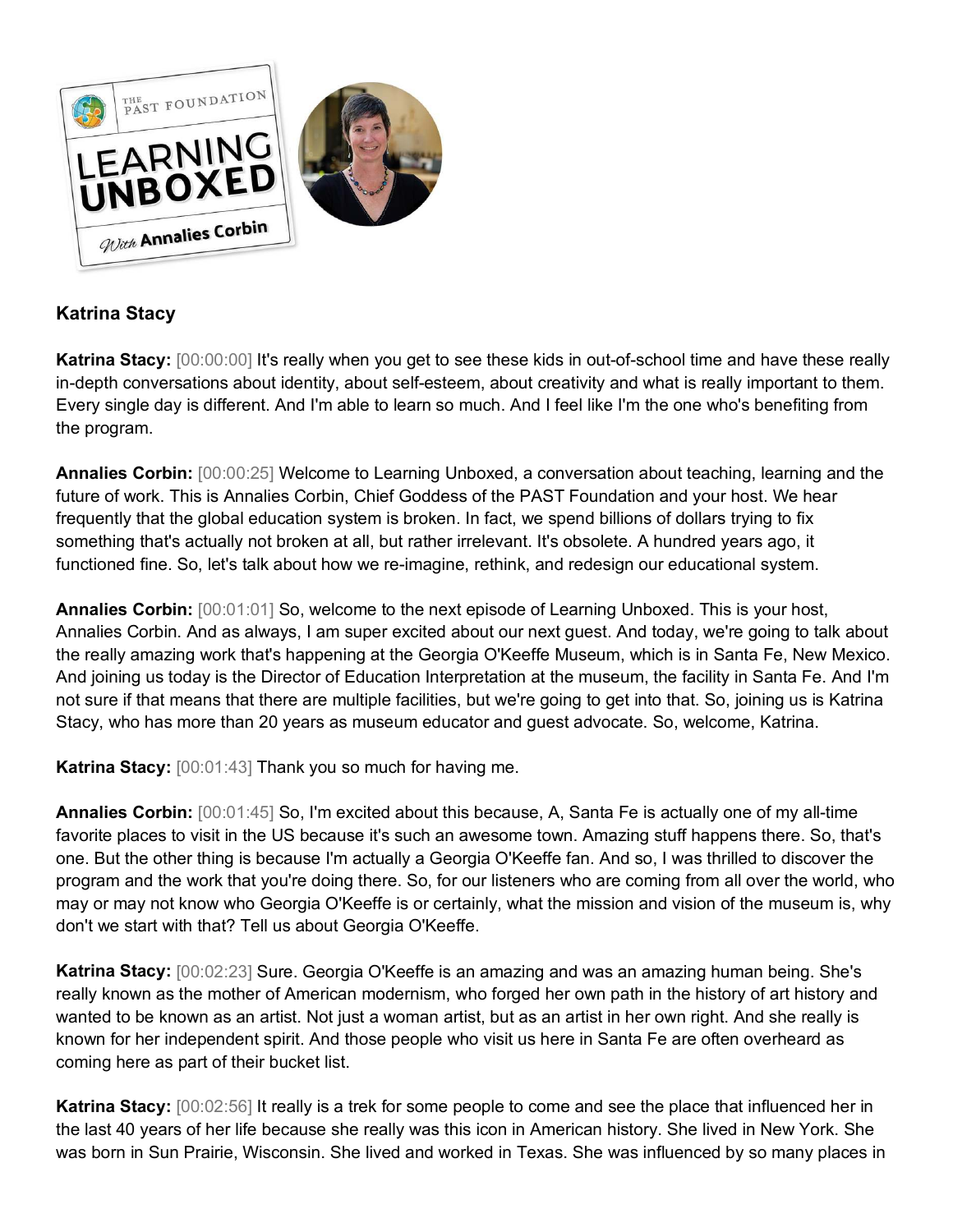America. But it really was, as I said, those last 40 years of her life that she spent here in the American Southwest that many people remember and identify her as this really independent spirit of the West that defined her in the last part of her life.

**Katrina Stacy:** [00:03:37] And the museum here talks about her entire life. But it's that Southwest spirit that we talk about so much and that many people identify her with. And you mentioned that the museum is one part of her life, but it is the two homes that she owned here in Abiquiu, New Mexico and at Ghost Ranch in New Mexico that some people come here to see as well. And the museum takes care of those historic sites, too.

**Annalies Corbin:** [00:04:06] That's quite a few endeavors. And people do come from all over the world to be sort of immersed in what they know of or what they believe they know. And I think that's part of what I really love about the work that you're doing. Folks think that they know who George O'Keefe was. And the reality is, and this story is told quite beautifully through the museum I have been through, quite beautifully the complexity of the things that she was involved in and the things that are reflected in her works over time.

**Annalies Corbin:** [00:04:41] So, how do you—because one of the questions that I know that folks will often sort of think about when they traditionally go to an art museum, they will walk in and they will see works from many, many, many different artists and maybe, you know, curator in particular collections. But it's not the everyday that you go to a museum that is, you know, a collection largely tied to a single individual. And so, how does the museum sort of structure or craft that experience when it's tied to a single individual versus a multitude of artists? Because that must be challenging. Or is it not?

**Katrina Stacy:** [00:05:19] Well, I think that is the thing that's so special about our institution, is that we're able to tell the story of art history through the lens of one woman. And her story is such an amazing one that so many people can identify with. You know, she was really a self-made person who struggled with her own identity. She knew from a very young age that she wanted to be an artist and experimented with a lot of different artistic styles.

**Katrina Stacy:** [00:05:51] And we're so fortunate that we have a lot of her early works in our permanent collection here. We also know a lot about who she was and what she was thinking because of the letters that she wrote so prolifically between herself and her future husband, Alfred Stieglitz. They wrote sometimes once, two, three times a day. And those letters are so telling about what she was thinking about, not only herself, but also her art and art making.

**Katrina Stacy:** [00:06:26] And being able to delve really deeply into those things about any person is a real treasure. So, we're able to tell that story from her very early years, all through her very final years. She lived to be 98-and-a-half years old throughout out the scope of our gallery spaces and her historic properties. So, that's a very special thing that not many museums can do to delve very deeply and tell that story in a very special way, through not only her art but also her personal effects.

**Annalies Corbin:** [00:07:00] And that, I think, is the beauty of sort of what you're able to do for and with the public. And so, with that as a jumping-off point because I do think that sets the context quite nicely for the way you're able to craft your programming. And so, this program is, after all, Learning Unboxed and so, I do want to spend, you know, a bunch of time kind of digging into the educational, the outreach and engagement work that the museum does because you do a fabulous job with that. So, give us the sort of 30,000-foot view of the way you think about the programming component. So, beyond just folks coming and visiting the museum, but the specialized programming that you have put in place.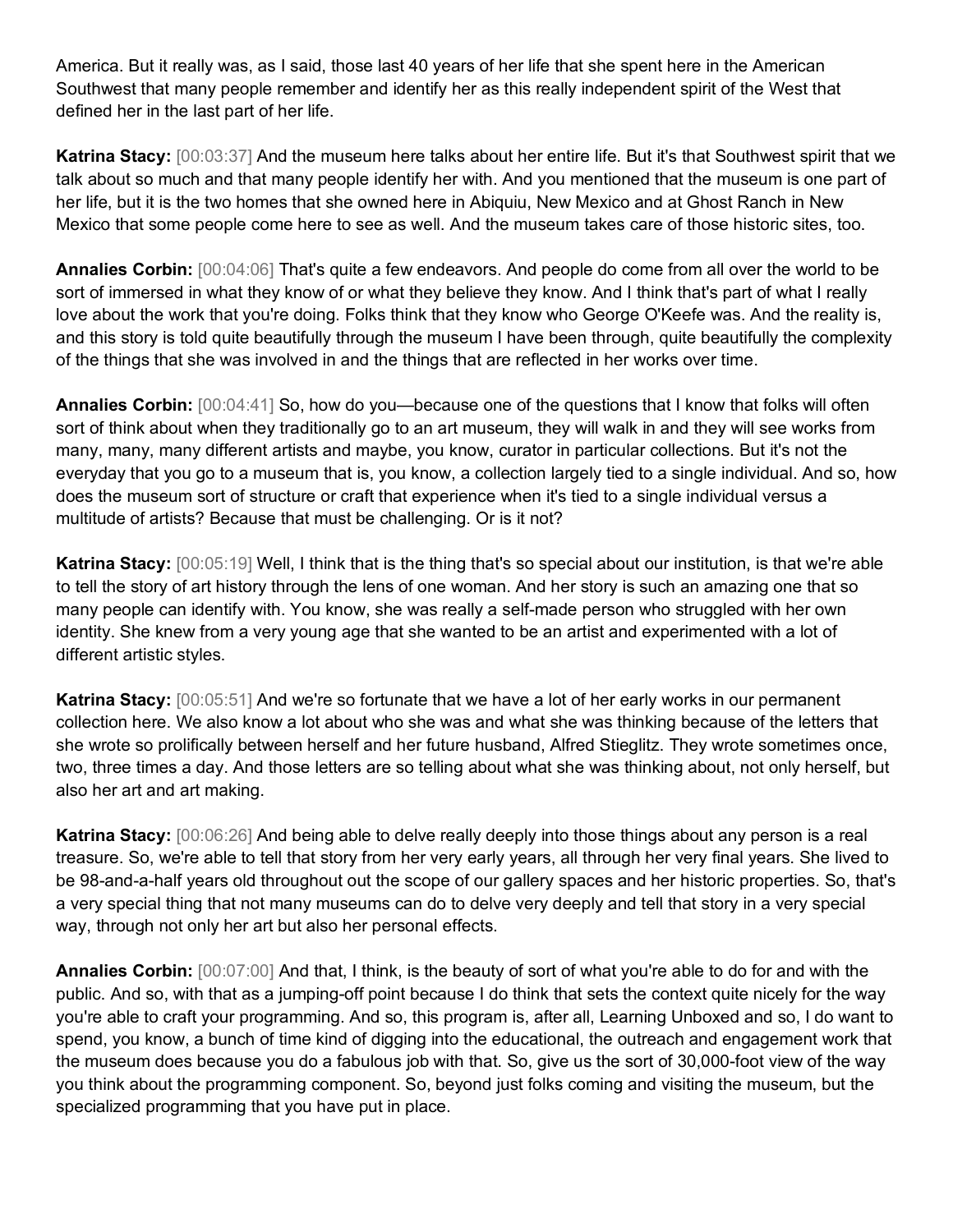**Katrina Stacy:** [00:07:43] Sure. You know, as an educator, I think it's an extreme privilege to work for this institution who values education so highly. We always go back to who Georgia O'Keeffe was and what she held dear in her life and want to show that to our public and share that with our public. So, we always remember that she was, in fact, an educator. In her early career, she thought she would be an art teacher and did teach as part of her life. And later in her life, she gave money once she was a very famous artist, very wellrenowned.

**Katrina Stacy:** [00:08:22] She gave money to the Abiquiu Elementary School to build their gym, to build their classrooms. So, we know that, you know, education was important to her and giving back to the community was very important to her. So, that is something within our own education program that is very important to our own philosophy. I say that because, you know, providing educational programs to our youth free of charge is something that we hold very dear. So, all of our youth programs are, in fact, free. There isn't a charge for things such as our art and leadership program, which I'm sure we'll talk about a little bit more in depth, which is a completely scholarship program.

**Katrina Stacy:** [00:09:03] It's a very expensive program for the museum to run, but it's very important to our hearts, to our souls that we fund-raise and make it free of charge to our community. You know, taking a little step back, looking at what we do for the community of Santa Fe, for the community of Abiquiu, where her historic properties live, our commitment is to provide things to the local community that are free. So, that is something that we hold dear and cherish, and we have a commitment to.

**Annalies Corbin:** [00:09:37] What's the variety of programming then, I guess?

**Katrina Stacy:** [00:09:40] Yes. So, the variety is that we target certain age groups all the way from preschool to grade school to middle school. And then, from there, we make sure that we have something that is available to the general art-making public of all ages to inter-generational audiences. So, we have those touch points with our preschool audience. We go into the local classrooms, in two of our preschool classrooms that are very close to the museum here and teach just essentially general art, art making and art lingo.

**Katrina Stacy:** [00:10:23] And then, those classrooms do come here to the museum to see the real thing. We also have recently launched a fourth-grade initiative with the Santa Fe Public Schools. The goal is that all students in the fourth grade come to museum at some point during the school year and learn about Georgia O'Keeffe through the social studies curriculum because New Mexico history is in that grade level.

**Annalies Corbin:** [00:10:50] And what a great thing because they get to learn about it in class and then, actually get to go see it. And what we know, as you well know, that out-of-school or that informal opportunity to learn and become immersed in what they were learning in the classroom is so much more powerful. So, I'm thrilled to hear that there is a concerted effort to ensure that those kids get out of school and into the Georgia O'Keeffe Museum.

**Katrina Stacy:** [00:11:18] Yeah, it's a very important thing to us, and especially in Santa Fe, where there are so many nonprofit devoted to the arts. This is a real culture-heavy city.

**Annalies Corbin:** [00:11:27] Yes.

**Katrina Stacy:** [00:11:27] That was very important that those kids do have a touch point with our institution at some point during their school careers.

**Annalies Corbin:** [00:11:34] That's wonderful.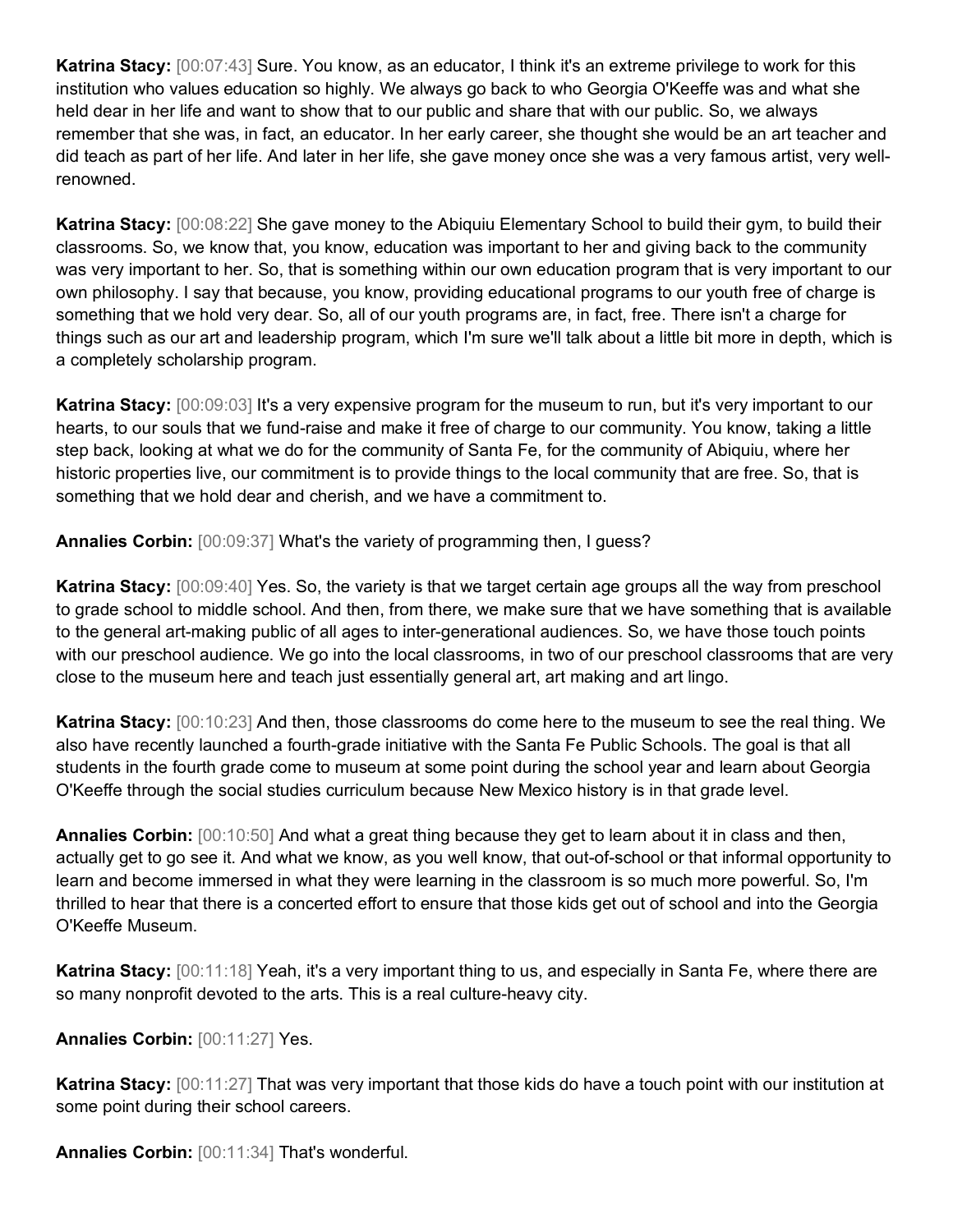**Katrina Stacy:** [00:11:35] Kind of our banner program, art leadership target is middle school audience. Those kids are nominated by their art teachers to come during the summer months. And we know there's a huge drop off in what is offered to middle school students, especially during the summer months. So, we thought that was a very important school-aged group to target, especially in Santa Fe.

**Annalies Corbin:** [00:12:01] Yeah. Everywhere, we talk about it frequently on this program that their middle school is the sweet spot, right? If we can't capture kids' imaginations and tap into their natural curiosity and ensure that they are courageous enough to persist by middle school, then we will often lose those kiddos. So, I'm always, always, always thrilled when I find programs that are so deliberately and specifically thinking about how, you know, to encourage and then, ultimately, to curate natural curiosity and passion at that age level. So, bravo to you and to the museum for that. I want to dig into the art and leadership program because, you know, as you indicated, that's actually the thing that I'm most curious about.

**Annalies Corbin:** [00:12:49] And really, one of the things that we love to do on this program is, you know, it's case studies of positive disruptions. And folks are looking to learn from you. So, even if they're not in Santa Fe and they can't come to the Georgia O'Keeffe Museum, you know, teachers in classrooms or other informal programs have the opportunity to learn from what you're doing and to be able to adapt and modify components of what they hear maybe today into changing their practice or their experience for their own students. So, I really want to get into the nuts and bolts of the art and leadership program. What does it do? Who's it for? We already touched on, but how does it work?

**Katrina Stacy:** [00:13:24] Great. I love to talk about art and leadership because it is so impactful for the children who come through it. And this is a program that is now going into its 22nd year with the institution.

## **Annalies Corbin:** [00:13:39] Wow.

**Katrina Stacy:** [00:13:39] And the institution itself is 22 years old. So, it's a program that has grown and developed along with the founding of the museum itself. So, it has been really part of our lifeblood, you know, as long as the museum has been in existence. You know, it's something that has grown and evolved. But at its core, as we talked about, it lives to serve children who are in middle school in Santa Fe. And the goal really is to target those kids who are passionate about art in some way.

**Katrina Stacy:** [00:14:15] But as we know, those services just do not exist unless there is an institution who is out there to really target help for them. There are sports in the summer. There are often other targeted camps. But, you know, where did those art-minded children go, who really, you know, want to focus on art making, creative art making when they're in their middle school years? So, this program was developed to really focus on those kids who have a career trajectory or maybe not even necessarily want to go to a career in the arts, but show leadership potential within the fine arts.

**Annalies Corbin:** [00:14:57] And so, the kids are nominated by an art teacher and then, what?

**Katrina Stacy:** [00:15:03] So, the program very logistically starts within the classroom setting, within the schools or with a leader in the community who sees a child who really would benefit within the program during the summer months. And it is not a program that a child's parents can sign them up for. They do need to be nominated. From there, they are in. There's nothing more that a parent needs to do or pay for that student to be in the program.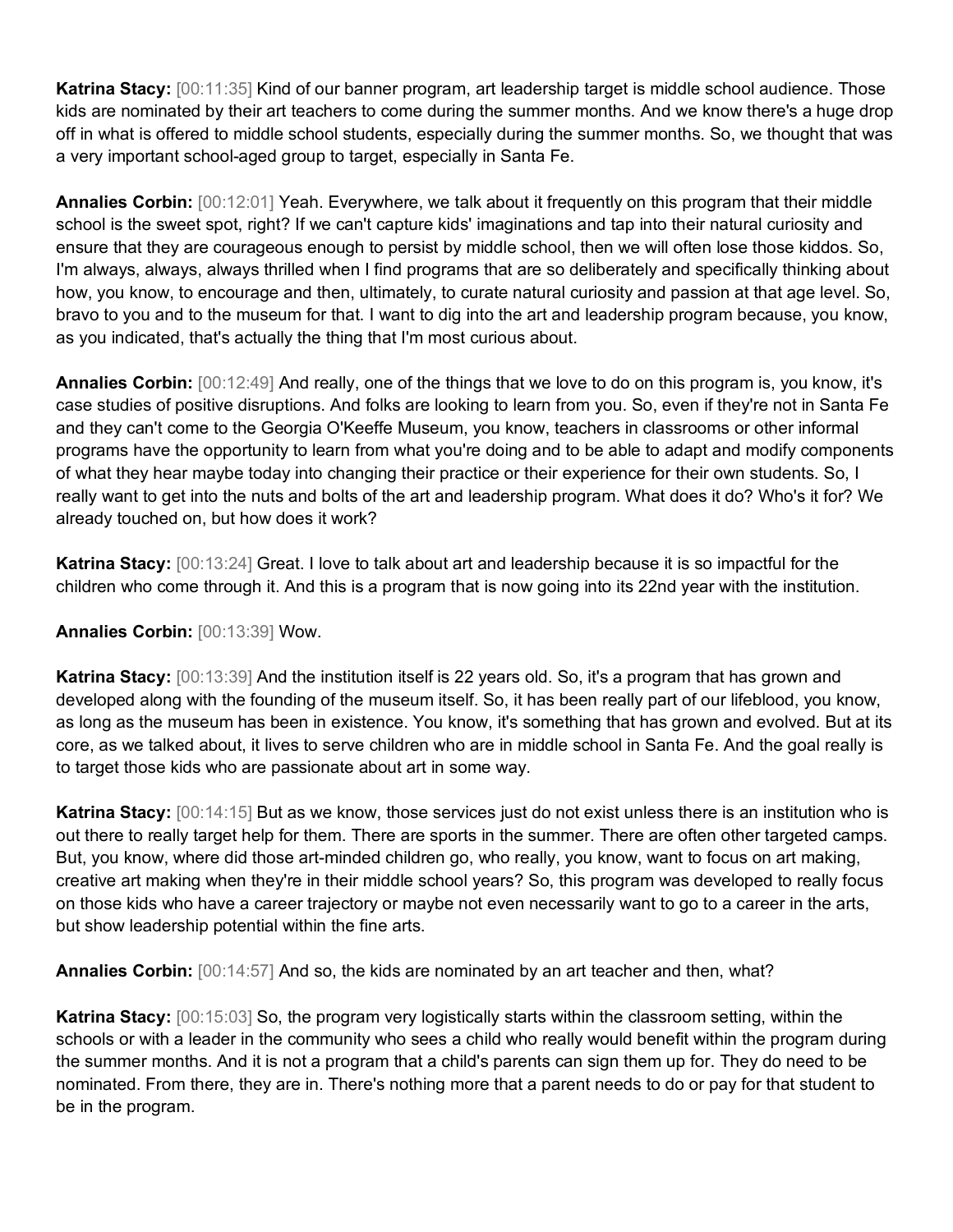**Katrina Stacy:** [00:15:34] So, as long as the parent is able to get them here this summer, we will accept that child into the program. So, every school is able to nominate three boys and three girls into the program and we will accept them during the summer months. No more questions asked. It's not need-based, but we do ask those teachers if they are able to nominate a student who has a need within their life for this program to give them preference to come to this program.

## **Annalies Corbin:** [00:16:04] Sure.

**Katrina Stacy:** [00:16:05] The program is structured such that students are nominated in their either fifth or sixth grade and then, are able to return to the program for three consecutive years before they go to high school. So, really throughout their whole middle school.

**Annalies Corbin:** [00:16:21] That is absolutely fabulous. And do the majority of the kids not to derail? But I do want to touch on that because that's something that I think in many summer programs that are intended to give and scaffold student experience, and no matter if it's art, if it's, you know, radio-controlled cars, if it's astrophysics, it doesn't make any difference, but, you know, the notion that you give these kids the opportunity to have an ongoing learning experience that's immersive and the thing that they aspire to or that they're going to ultimately love. That's incredibly powerful. So, I assume that the return or the retention rate is pretty darn high.

**Katrina Stacy:** [00:17:08] Yes. And it's something that we're studying year-after-year to see if a student does not return, what is the reason why? We found that sometimes it's as simple as parent transportation problem.

**Annalies Corbin:** [00:17:22] Yeah.

**Katrina Stacy:** [00:17:22] And we're hoping to find a solution to that. It's not an easy solution, however.

**Annalies Corbin:** [00:17:27] No. Transportation in the summer, you know, pick the city, pick the state, pick the country, I can't tell you, I hear that over and over again.

**Katrina Stacy:** [00:17:36] Yeah.

**Annalies Corbin:** [00:17:36] Transportation is a real issue. And I've heard some incredibly creative solutions. So, if you want, offline, shoot me an email and hear a few of the more creative ones I've heard that might be helpful. But that a problem.

**Katrina Stacy:** [00:17:50] Yeah, I'd love to hear some creative solutions from the folks who listen to this program, as well.

**Annalies Corbin:** [00:17:55] Yeah.

**Katrina Stacy:** [00:17:55] I'm all ears. You know, we've tried to work through public transportation solutions, carpool solutions and so on. I'm sure it will continue to be an issue.

**Annalies Corbin:** [00:18:06] So, the students come and they get to spend those three years gaining exposure and experience, and I would assume some confidence along the way. So, talk through this a little bit about sort of the day-to-day experience, I guess, if you will, within the program itself. What are these kiddos learning? What are they experiencing or exposed to?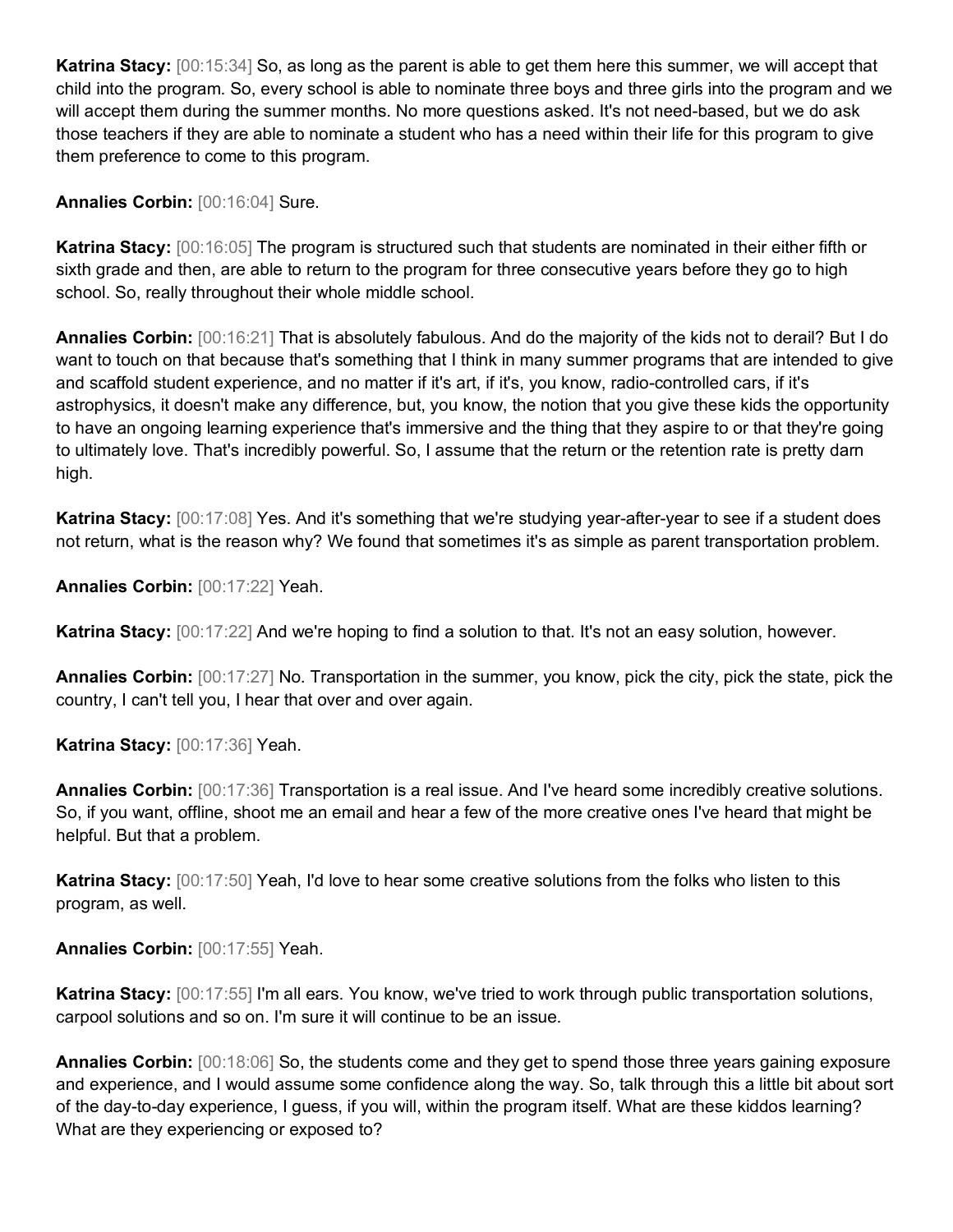**Katrina Stacy:** [00:18:24] Sure. Really, the goal of the program is to give them opportunities to gain independent thinking skills, you know, hands-on skill-building, problem-solving, things that will help them develop their artistic talents. And since it is gender-based, the girls' program is separate from the boys' program. So, they're able to also be with like-minded peers within their own gender identification. We're also giving them ways to discuss things that might develop within their own gender identification as well.

**Annalies Corbin:** [00:19:04] So, give us an example of that. So, what kind of—I mean, I assume that over the years, you've observed a lot of these conversations. So, is there one that sticks out?

**Katrina Stacy:** [00:19:16] Sure. So, body issues within the boys' program developing non-violent behavior in relationship to how they react to bullying, developing better role models for themselves, both in school and out of school.

**Annalies Corbin:** [00:19:37] So, they're talking about a lot of things that, quite frankly, don't necessarily have anything to do with art or artistic leanings, but are about growing up and about society and culture.

**Katrina Stacy:** [00:19:49] That's correct. And how you express that often comes out in what they do within the creative arts. But it is creating that kind of safe space year-after-year in becoming a better leader and peer leader within the program.

**Annalies Corbin:** [00:20:07] I love that. It's wonderful. Keep going and give us more.

**Katrina Stacy:** [00:20:11] Sure thing. So, year one is one-week program. And year two, they are allowed to come for two weeks. So, it's a little bit more in-depth as the children get a little bit older. The program also, staffing-wise, we hire now five college interns per program. The program itself is a model for a museum education as well. We hire students from around the country to come to us, not only because Georgia O'Keeffe Museum is, you know, a well-known national name, but because we hope to be a center for museum education within this program as well. So, the students themselves have these wonderful role models that they can look up to as peer teaching artist within the program. So, the students are learning from one another.

**Annalies Corbin:** [00:21:07] That's fabulous. We love near-peer mentoring. We know how incredibly powerful it is. And kids will get so much more out of somebody closer to their age than they will from, in my case, those of us that are older trying to provide wisdom, right?

**Katrina Stacy:** [00:21:21] Right.

**Annalies Corbin:** [00:21:22] How many kiddos are we talking about each summer?

**Katrina Stacy:** [00:21:27] Sure. So, over the course of the summer, we generally have about 180 kids for one reason or another. Even though equal number of students are nominated to the boys' program and girls' program, we tend to get about 100 girls and about 80 boys who actually attend.

**Annalies Corbin:** [00:21:48] And then, what are the other sort of components or the pieces? Is there a teacher or a teacher of education, professional development opportunity that also comes out of the things that you've learned or is this strictly tied to student-and-student experience?

**Katrina Stacy:** [00:22:04] Yeah. There's a wonderful curriculum that is added to and built upon every single year. So, we have a wonderful program manual that has been built upon by the staff who lead the program. We hire a site coordinator for each site. And then, those site coordinators then hire within our own community,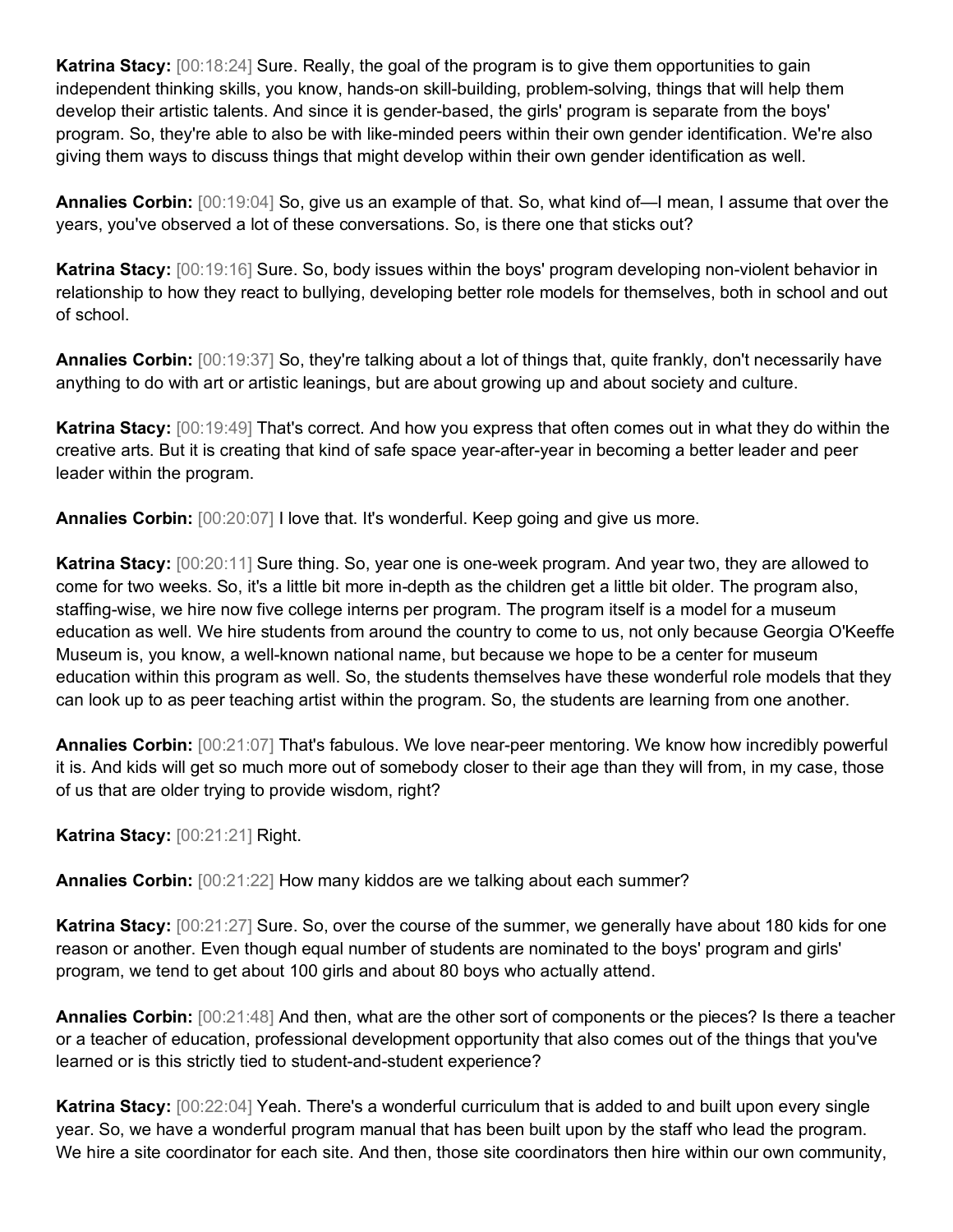visiting, teaching artists. So, those teaching artists are very varied in the types of materials that they bring to the students.

**Katrina Stacy:** [00:22:37] So, in addition to having these wonderful college interns that they can learn from, we also have professional artists in the field that can come and teach a variety of media to the kids. So, for example, we had some fiber artist, glass artist, everything from music, movement, ink, print making, watercolor and so on that the students may or may not have experienced in the classroom setting before.

**Annalies Corbin:** [00:23:06] Sure, sure. And they get the benefit of getting to meet some pretty amazing people who work in that space along the way, as well. And that's immensely valuable to these kids.

**Katrina Stacy:** [00:23:17] Correct.

**Annalies Corbin:** [00:23:18] So, this program has been running 20, 21 years, I think, you said at the beginning of the program. And so, along about that journey, I would assume that you and others who've been involved in the program over the years have not only, you know, enjoyed the opportunity to teach these kiddos, but I bet you've learned from the kids as well. Are there, you know, particular instances or experiences that you've shared with these kids that stands out to you?

**Katrina Stacy:** [00:23:52] What a great question. You know, I am a parent to a middle schooler, and I feel like I learned from him all the time about what is really going on in the schools and what is really important to kids who are 11, 12, 13 years old. But it's really when you get to see these kids in out-of-school time and have these really in-depth conversations about identity, about self-esteem, about creativity and what is really important to them, every single day is different.

**Katrina Stacy:** [00:23:52] And when they're able to sit down and choose for themselves what is important to them and what they want to do in this creative sphere, I'm able to learn so much. And I feel like I'm the one who's benefiting from the program. And I'm sure every single staff person who comes into contact with these kids feels exactly the same way that they're the ones who are benefiting. You know, now that the program, like we discussed, is 21 years old, now going into this 22nd year, many of the kids who started out in the program are now out there in their own professional careers.

**Katrina Stacy:** [00:23:52] It may not be in art. In many cases, they are not in art careers, but they have learned so much having gone from this program. And we hear this all the time, that they have benefited from this atmosphere of openness and learning from their peers and forming friendships. So, it generally is just such a mutually beneficial experience to go in depth in such an open atmosphere that we both benefit so much.

**Annalies Corbin:** [00:25:37] Yeah. And you actually preempted my next question, I was going to ask you about, you know, the former student and the experiences or the things that you hear from them. You know, often, there are these amazing programs and lots of times, programs, they don't know what happens to the students afterward. So, for starters, I'm thrilled to hear that you have some insights into sort of the experiences of students who've participated in the program.

**Annalies Corbin:** [00:26:05] Are there any that sort of stand out in your mind? Because I do think that one of the important things that you just said is that, you know, kids benefit from this program in so many ways, whether they end up going into the world of art or arts or not. And oftentimes, what I hear, especially from parents, is, "Well, you know, my kid shouldn't go to that program because that's not what my kid is interested in."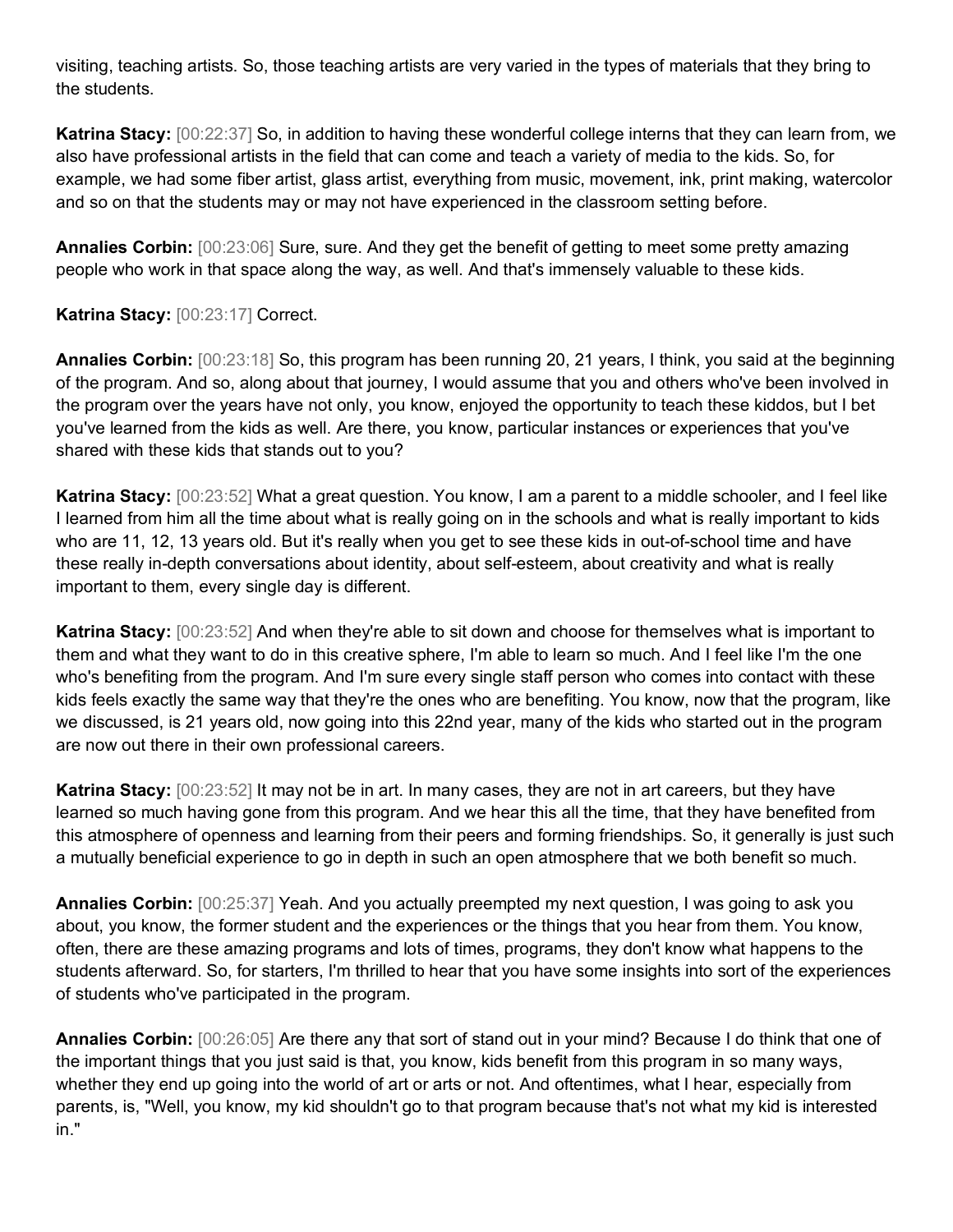**Annalies Corbin:** [00:26:31] And the reality is that immersing kids in these type of safe collaborative environments gives them the opportunity to gain so many skills that may have nothing whatsoever, quite frankly, to do with the topic at hand and everything to do with the experience of being immersed in something else and an expectation that you participate, and you participate fully, and that you're a contributor to whatever the thing happens to be. And I would assume, you know, that you have students who've gone on to art careers or to other careers that come back and share with you the meaningful impact beyond just the moment, but it truly actually helps them along the way.

**Katrina Stacy:** [00:27:13] That's absolutely right. And we absolutely have heard from former students or participants in the program who have gone on to very meaningful careers. Some, we might not have heard from again, but that's all right.

**Annalies Corbin:** [00:27:27] Yeah.

**Katrina Stacy:** [00:27:28] And others who have come back to teach for us in the program as teaching artists or essentially college interns and then, like coordinators. So, it's wonderful that we've had these boomerang experiences of these kids who come back to us again. And the program has meant so much to them that they want to teach the next generation.

**Annalies Corbin:** [00:27:47] I love that so much. That is so truly near and dear to my heart. We have the exact same experience at the PAST Innovation Lab. We have any number of students who go through programs and then, they come back to volunteer and then, they graduate and they go to college and they come back and they teach one of the summer programs or they turn up again as an intern in some capacity. In fact, the young woman that you've been communicating and corresponding with to help set the program up, Fatima. So, Fatima came to us as a freshman in high school in engineering. And I bet Fatima has gone through or been part of just about every program that we ran during the time that she was in school with us. And now, she's off in college and we are her college job.

**Katrina Stacy:** [00:28:40] That's wonderful.

**Annalies Corbin:** [00:28:41] But you do, exactly. You love that. And just the chance—certainly for me, the chance to watch these young folks mature. You know, they are on the way into the fully-formed human that they are going to be one day. And it's a very special thing to me that we are gifted with the opportunity to be part of their journeys.

**Katrina Stacy:** [00:29:01] That's a great way of putting it.

**Annalies Corbin:** [00:29:03] So, I want to talk a little bit as we sort of get ready to wrap about some of the aha moments, because I have no doubt that in 21 years of doing this work and this program, that you and the museum have been surprised along the way. And so, I always love to share with our listeners some those ahas or those things you just didn't expect, but have proven to be very, very meaningful either in the moment or in the way you thought about iterating the program as you moved forward.

**Katrina Stacy:** [00:29:35] Oh, great.

**Annalies Corbin:** [00:29:36] I didn't mean to put you on the spot here.

**Katrina Stacy:** [00:29:40] Sure. I'm not originally from New Mexico, but I think every day I'm in the galleries, I learn something more about how different people view O'Keefe's work differently. And we had a great school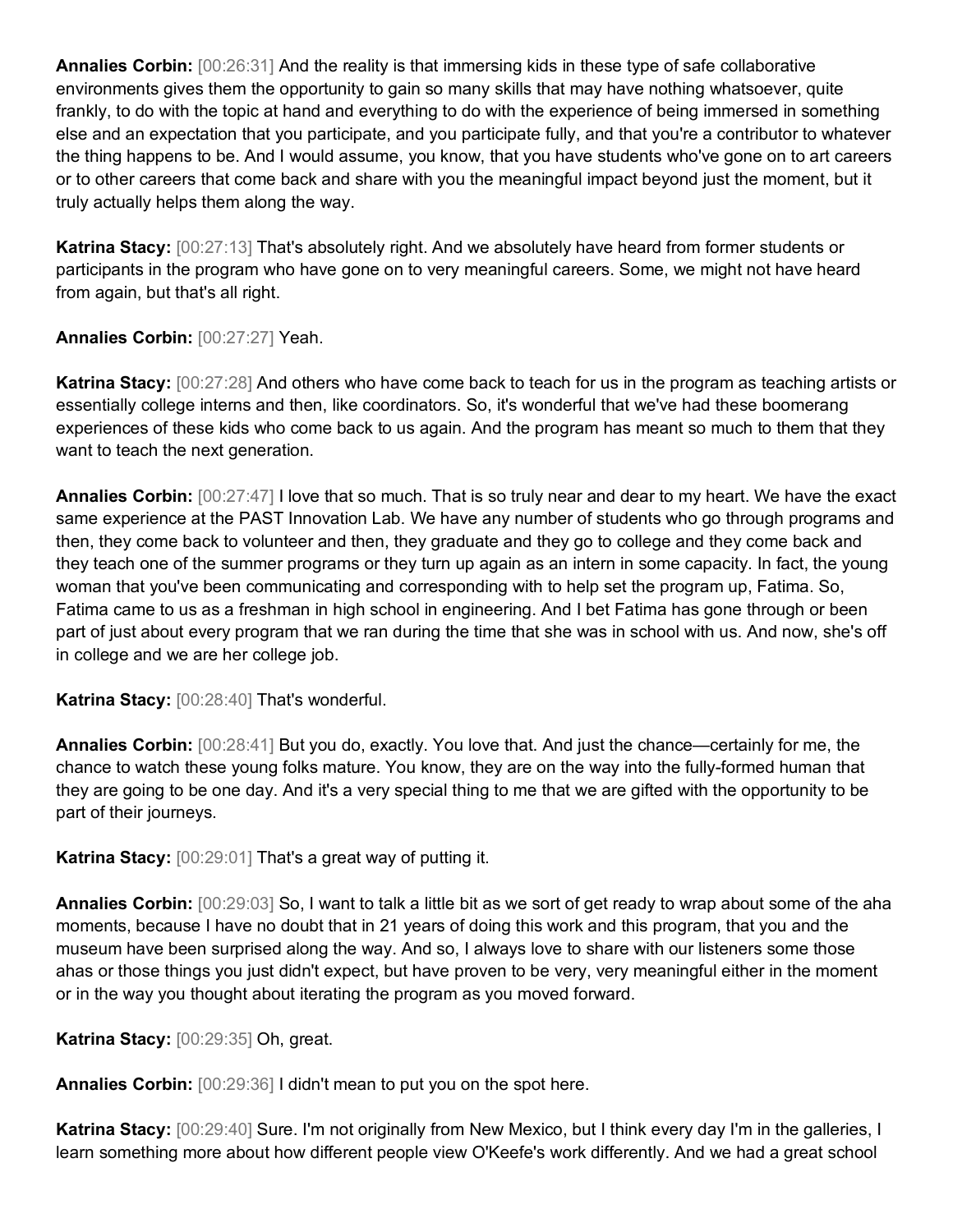visit where some young, I want to say, second or third graders were viewing one of O'Keefe's New York City scenes. And one of our gallery educators was asking the kids, you know, "What do you see in this work?" And this was essentially these skyscrapers. There was a night scene and it's fairly abstract. But unless you've been to New York City or had experience with skyscrapers, you might not immediately recognize what you're looking at. And these children, having grown up in New Mexico, they couldn't see the skyscrapers. All they saw was a canyon.

**Annalies Corbin:** [00:30:38] Interesting. Fascinating.

**Katrina Stacy:** [00:30:38] And, you know, they saw the night sky, they saw the canyon walls, but didn't see the skyscrapers. And I thought that was so wonderful and beautiful. And it just tied so readily into the next stage in O'Keefe's life, where she actually did move to New Mexico, where she photographed and painted and traveled readily through these wonderful, beautiful New Mexico canyons all the time. And that's what they saw and that's what they knew. So, really sewed those two pieces of her life together and I thought was just so beautiful.

**Annalies Corbin:** [00:31:16] That is absolutely awesome. I mean, context is everything, right?

## **Katrina Stacy:** [00:31:22] Yeah. Yeah

**Annalies Corbin:** [00:31:23] Yeah. What a—oh, thank you so much for sharing that with us. That's just a fabulous thing to step back and pause for a moment and think about that from that group of kids' perspective and the place they've been in the world and what they're able to see or not. That's just wonderful. I always love to end our program with sort of that high lob. So, for folks that are contemplating the kind of work that's happening at the Georgia O'Keeffe or reaching out to their own local museums of any descriptions and really wanting to know how can we take the lessons that are happening in your work and apply them either into my own classroom, into my own after-school or informal programs, my own thinking about summer experiences for students, what are some of the, you know, key things that you think that people should know as they endeavor on a journey to create or be part of programming for kids that are coming out of the informal museum world?

**Katrina Stacy:** [00:32:25] Wow. Well, I'd say you should definitely check out the okeeffemuseum.org website. We have some great resources for teachers and for informal learning. If you want to check out more about Georgia O'Keeffe, she's a great model for anyone who, you know, is someone who was self-taught and also, who had some formal education as well. So, she was someone who really just knew in her heart she wanted to express herself and wanted to follow her own path. I think that's why she resonates so well with people who really know a lot about art history and people who just love the way her paintings look. I guess I should leave it at that.

**Annalies Corbin:** [00:33:17] Well, we certainly thank you for spending time with us today. And when the episode goes live on the Learning Unboxed website, we will have the links to the Georgia O'Keeffe Museum and some additional resources that Katrina suggested to us. And if you find yourself in Santa Fe, I highly recommend you make a stop at the Georgia O'Keeffe Museum, spend time in that community as a whole. As Katrina said, it is a beautifully wonderful, artsy town and it is a great place to spend time. So, I encourage folks to make a visit there. And Katrina, thank you so much for the work that you do and for sharing a little bit of time with us today.

**Katrina Stacy:** [00:34:03] Great. Thank you so much for having us.